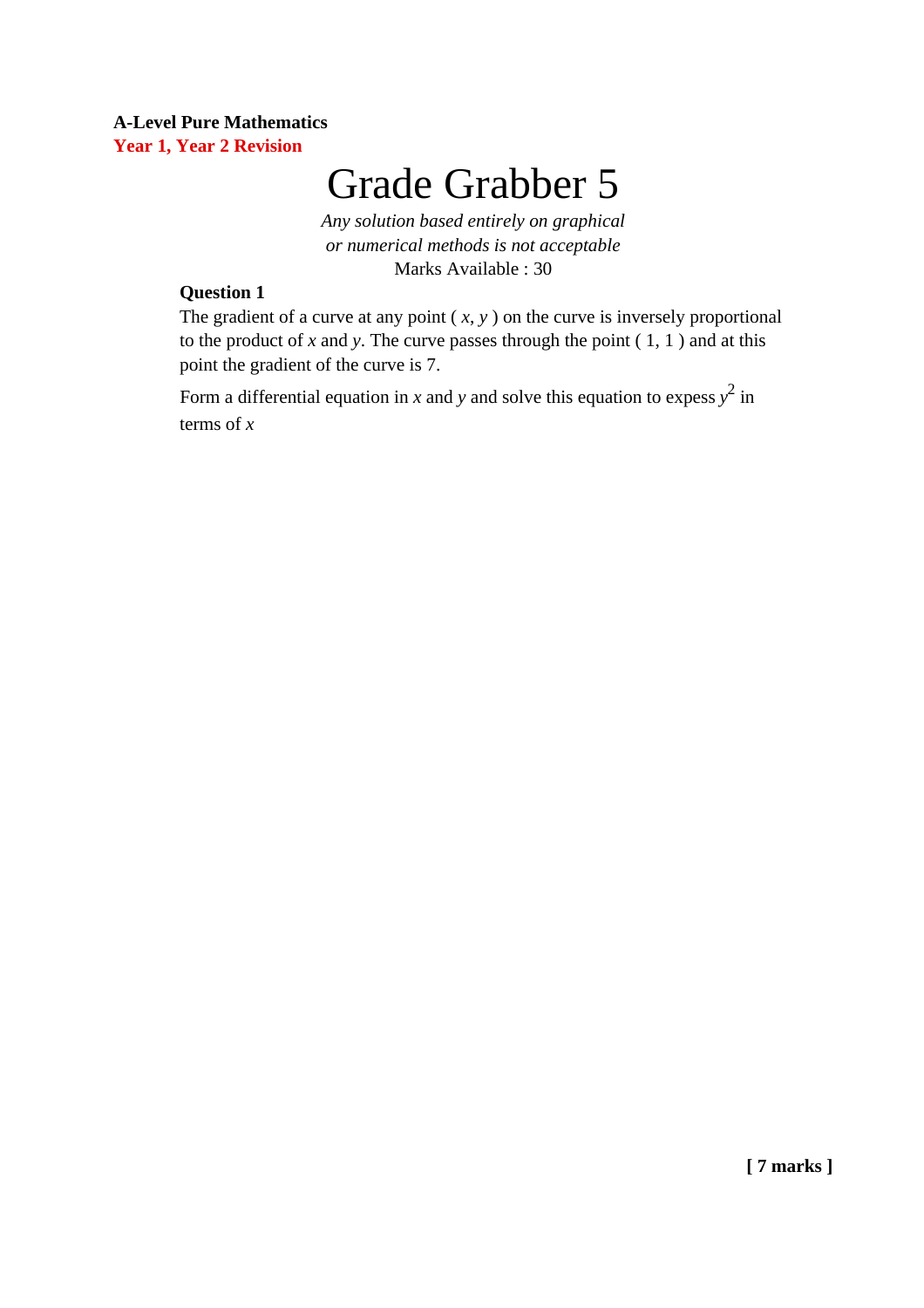#### **Question 2**

Relative to a fixed origin *O*, the points *P* and *Q* are such that

$$
\overrightarrow{OP} = \begin{pmatrix} 7 \\ 12 \\ -1 \end{pmatrix} \qquad \overrightarrow{OQ} = \begin{pmatrix} 11 \\ 2 \\ a \end{pmatrix}
$$

where *p* is a constant, and the points *R* and *S* are such that

$$
\overrightarrow{QR} = \begin{pmatrix} 3 \\ -16 \\ 12 \end{pmatrix} \qquad \overrightarrow{PS} = \begin{pmatrix} 1 \\ -11 \\ 16 \end{pmatrix}
$$

**( i )** Find the position vector of the point *S*

**[ 2 marks ]**

**(ii)** Find  $\overrightarrow{OR}$  in term of *a* 

**[ 2 marks ]**

**( iii )** Find *SR* in term of *a*  $\Rightarrow$ 

**(iv)** Find  $\overrightarrow{PQ}$  in term of *a* 

**[ 2 marks ]**

**[ 2 marks ]**

**( v )** Find the value of *a*

**[ 3 marks ]**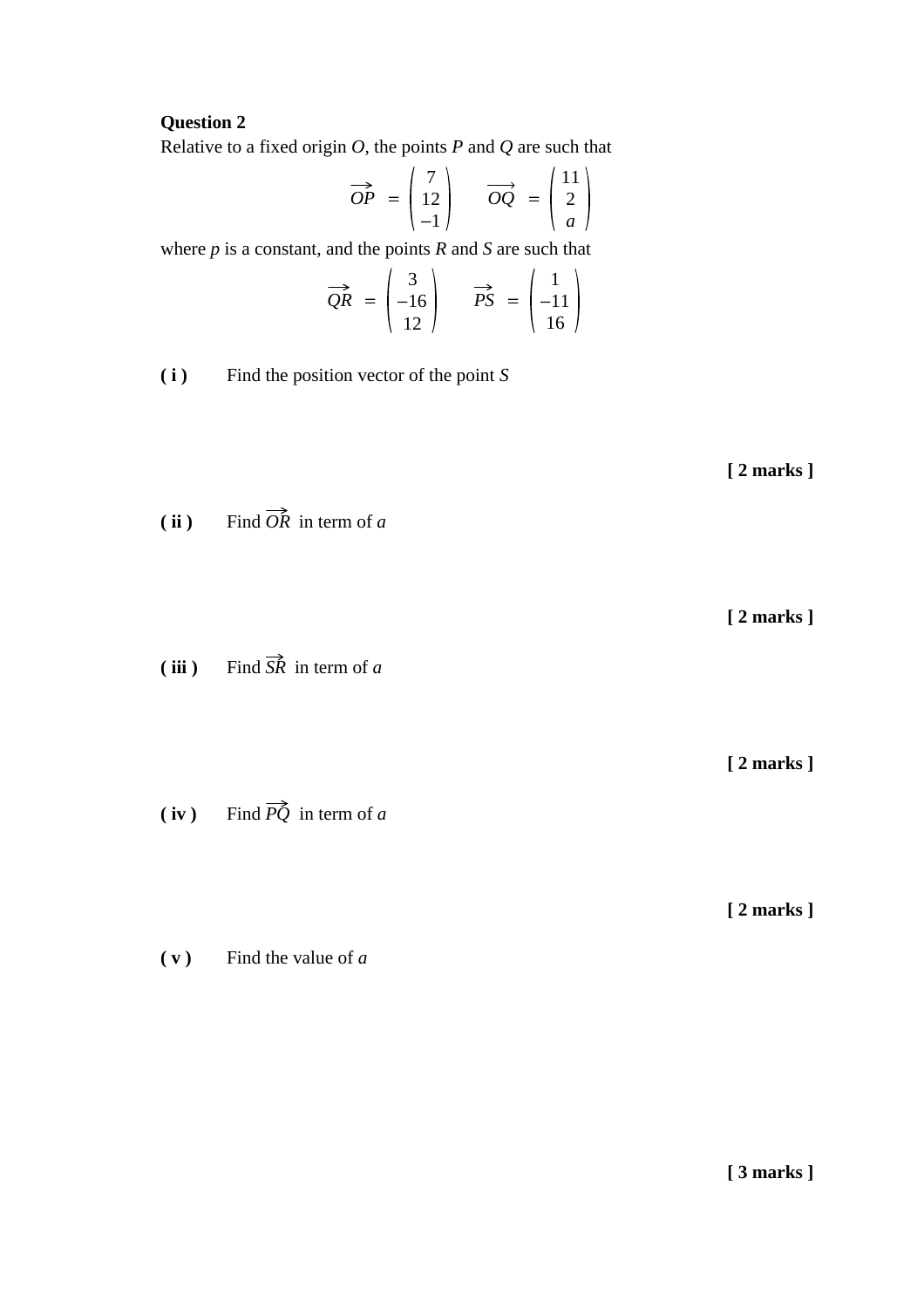# **Question 3**

Two trigonometry identities involving  $cos^2 \theta$  and  $sin^2 \theta$  are;

$$
\cos^2 \theta + \sin^2 \theta = p
$$

$$
\cos^2 \theta - \sin^2 \theta = q
$$

where *p* is a constant and *q* is a trigonometric function in  $\theta$ 

**( i )** Write out the two identities with *p* and *q* replaced appropriately

**[ 2 marks ]**

**( ii )** Treating the two identities as simultaneous equations, combine them by addition to obtain an expression for  $cos^2 \theta$ 

**[ 2 mark ]**

**( iii )** Hence, or otherwise, evaluate ∫  $\frac{\pi}{2}$  $\int_{0}^{\overline{2}} \cos^2 \theta \ d\theta$